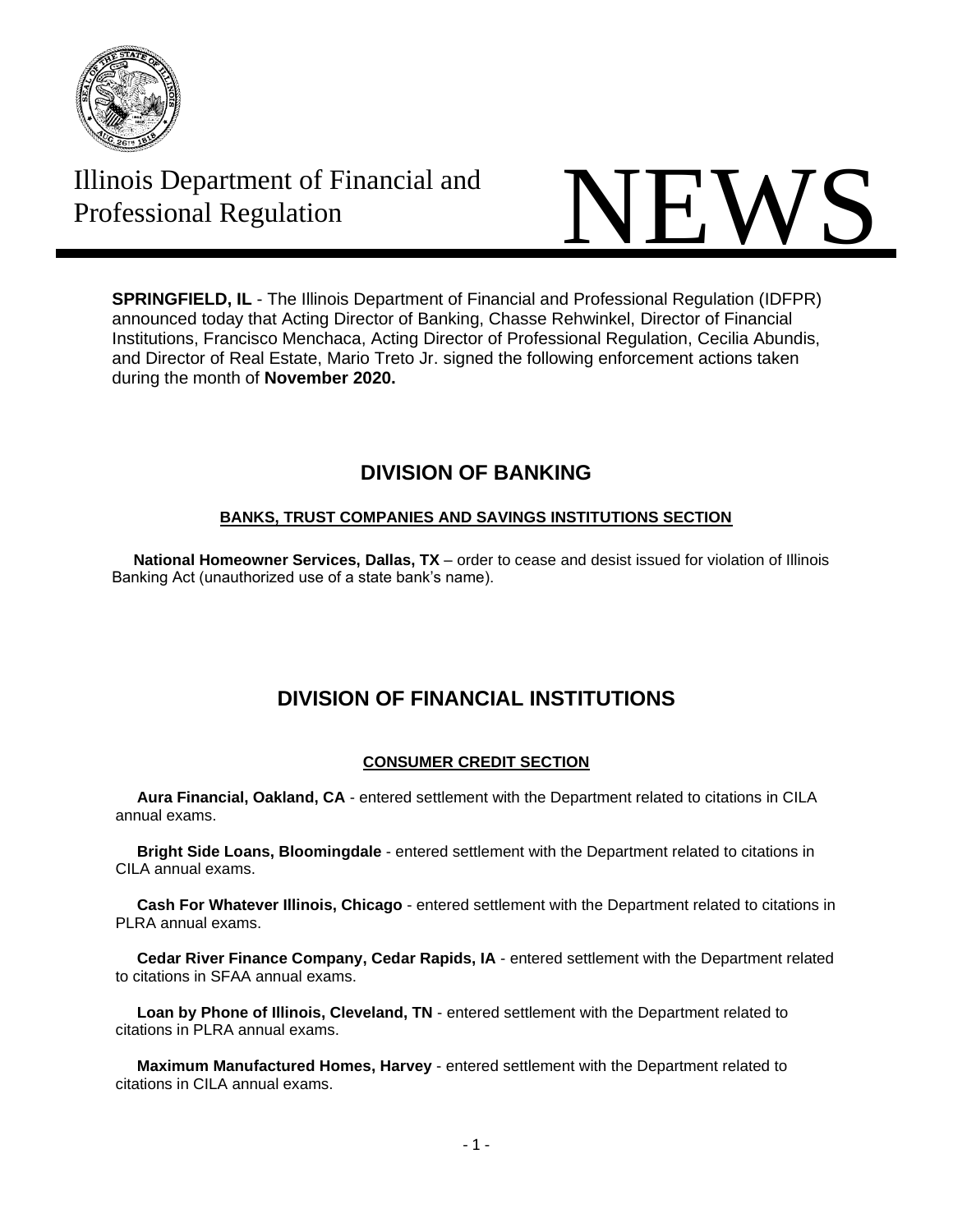**Merchants Acceptance Corporation, Auburn, WA** - entered settlement with the Department related to citations in SFAA annual exams

 **Popular Finance, Chicago** - entered settlement with the Department related to citations in SFAA annual exams.

 **Scratch Financial, Pasadena, CA** - entered settlement with the Department related to citations in CILA annual exams.

 **Sirena Credit, Key West, FL** - entered settlement with the Department related to citations in SFAA annual exams.

 **Sir Finance Corporation, Chicago** – entered settlement with the Department related to citations in CILA annual exams.

 **Stilt, Inc., San Francisco, CA** - entered settlement with the Department related to citations in SFAA annual exams.

 **Tower Loan of Illinois, Flowood, MS** – entered settlement with the Department related to citation in CILA annual exams.

# **DIVISION OF PROFESSIONAL REGULATION**

#### **UNLICENSED**

 **John Bretz, Lakeland, FL, unlicensed** - ordered to cease and desist the unlicensed practice of professional engineering for holding himself out as a professional engineer licensed in the State of Illinois while applying for licensure to the Florida Board of Professional Engineers.

 **Aldo Davila, Marseilles, unlicensed** - ordered to cease and desist the unlicensed practice of acting as a private detective agency employee without holding a permanent employee registration card.

#### **BARBER, COSMETOLOGY, ESTHETICS, HAIR BRAIDING & NAIL TECHNOLOGY**

 **Beata Bogdal, Harwood Heights, 011267524** - cosmetology license indefinitely suspended based on material misstatements to the Department, misrepresentation for purposes of obtaining a license, practice by fraudulent means, willfully filing false records and unprofessional conduct.

 **Lori Douglas, Charleston, 169023760** - nail technician license reprimanded and fined \$500 for violation of the Act (failure to satisfy numerous sanitation requirements).

#### **DENTAL**

 **Terrence Chung, Akron, OH, 019024319** - dental license restored to indefinite probation for a minimum of five years effective upon payment of fees and filing of forms.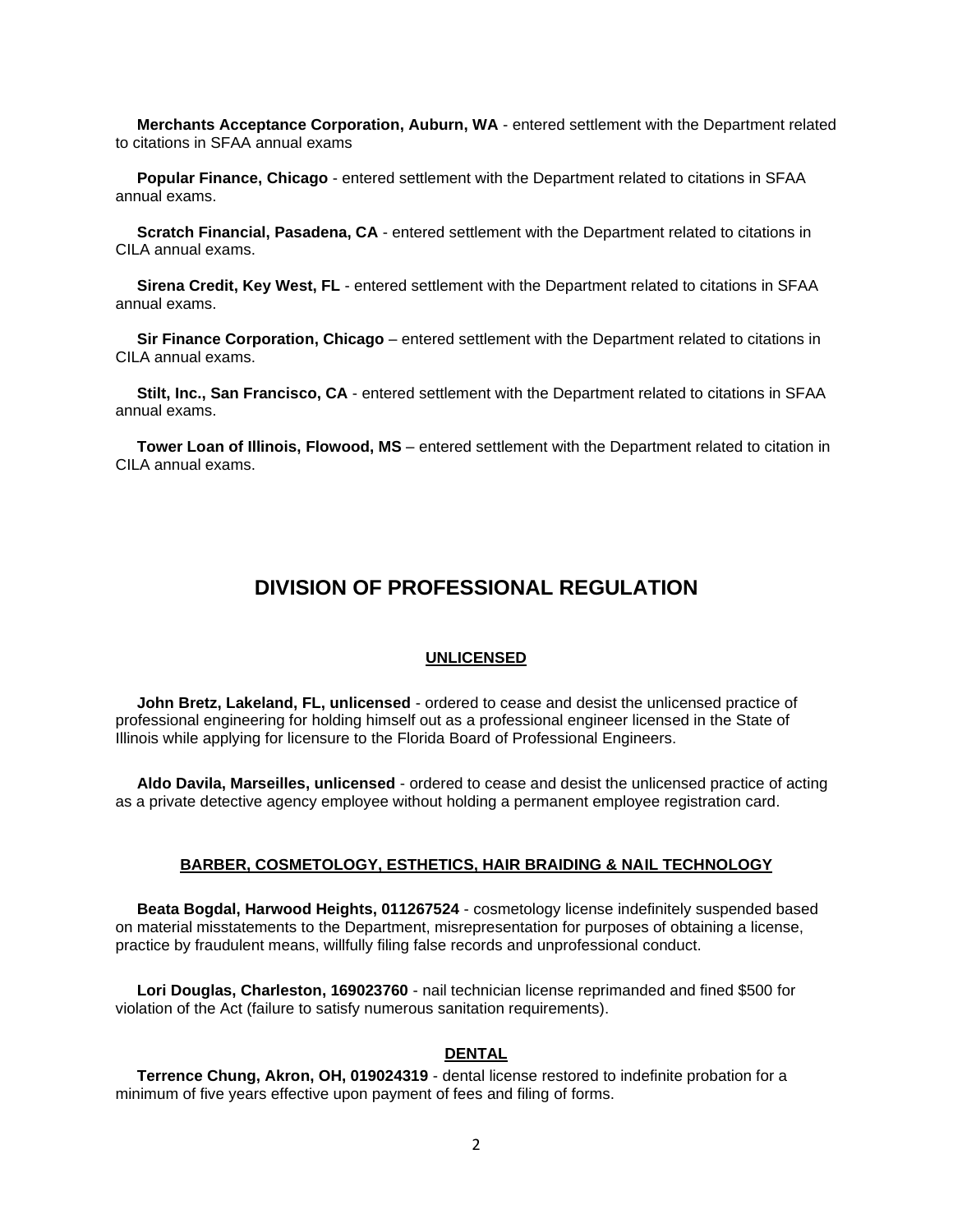**Stuart Dessner, Arlington Heights, 019015575** - dental license indefinitely suspended and fined \$10,000 due to respondent's gross or repeated billing irregularities, respondent's failure to provide a response within 60 days to a written request by the Department, and respondent's failure to provide dental records as required by law.

#### **COLLECTION AGENCY**

 **Financial Credit Service, Inc., Lombard, 017021107** - collection agency license placed on indefinite probation with conditions based on discipline by other jurisdictions and unprofessional conduct.

 **Mountain Run Solutions, LLC, Orem, UT, 017022338** - collection agency license issued with reprimand based on sister-state discipline.

#### **PRIVATE DETECTIVE, PRIVATE ALARM, PRIVATE SECURITY AND LOCKSMITH**

 **Samier Abuosba, Berwyn, 129322178** - permanent employee registration card placed on nonreporting probation for one year due to being convicted of Class A Misdemeanor Battery and for failing to report said conviction to the Department.

 **Derrick Davis, Midlothian, 129342985** - permanent employee registration card restored to indefinite probation for a minimum of two years.

 **Anthony Jones, Chicago, 129456019** - permanent employee registration card issued and placed on non-reporting probation for two years due to a violation of the Act.

 **Kahla Richmond, Chicago, 129456018** - permanent employee registration card issued and placed on non-reporting probation for one year due to a violation of the Act.

 **Eric Sorensen, Downers Grove, 129401528** - permanent employee registration card placed in refuse to renew status due to being convicted of Class 3 Felony Theft/Deception on October 21, 2019.

#### **IL ROOFING CONTRACTOR**

 **Central Roofing and Siding, LLC, Sullivan, 104017077** - roofing contractor license reprimanded and fined \$3,500 based on aiding and assisting unlicensed practice of roofing contracting.

 **Szczepan Grabowski, Rolling Meadows, 105008390** - acceptance of roofing qualifying party designation indefinite suspended, but stayed, reprimanded and fined \$2,000 based on practicing roofing contracting prior to licensure.

 **Marcin Kulesza, Bensenville, 105008571** - roofing qualifying party designation restored from cancelled status to probation for two years with conditions.

 **New Life Property Restoration, LLC, Prospect Heights, 104017324** - roofing contractor license reprimanded and fined \$3,500 based on aiding and assisting unlicensed practice of roofing contracting.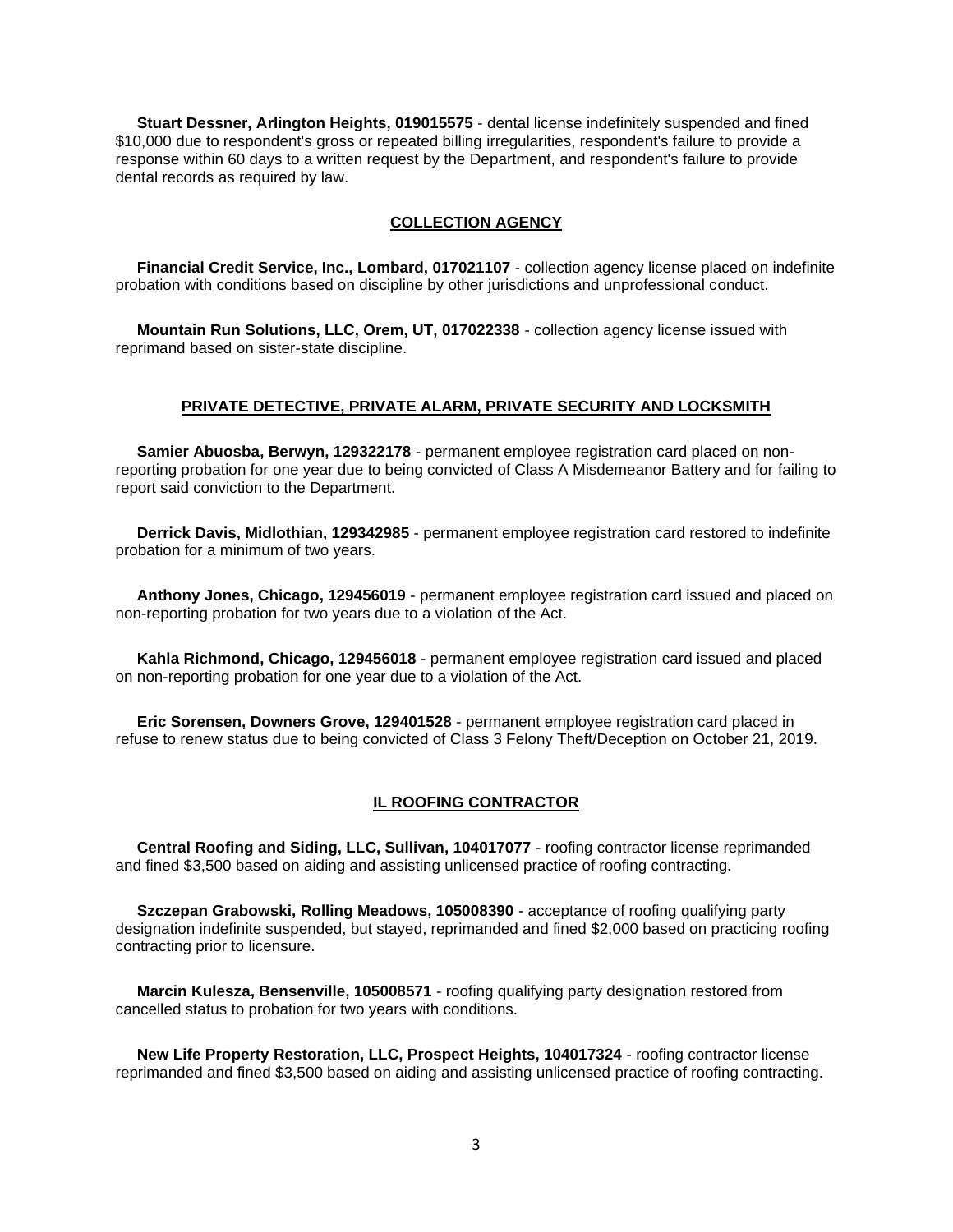#### **MEDICAL**

 **Alison Bilyeu, Moweaqua, 036117797** - physician and surgeon license placed on indefinite probation with conditions for a minimum of 12 months and fined \$3,000 for improper prescribing of a controlled substance.

 **David Deutsch, Long Beach, CA, 036113253** - physician and surgeon license reprimanded due to a sister-state discipline in California.

 **Michael Fiedler, Las Vegas, NV, 036083953** - physician and surgeon license placed in refuse to renew status after being disciplined by the California Board of Medicine.

 **Eileen Gavin, Merrill, WI, 036154792** - physician and surgeon license issued with a reprimand due to an adverse action taken by the State of Wisconsin in June of 2015.

 **Cherie Gilleon, Chicago, 036124361** - physician and surgeon license reprimanded, must complete CE and fined \$10,000 based on allegations that respondent entered into an excessive number of collaborative agreements with advanced practice nurses.

 **Thomas Hansen, Springfield, 036115927** - physician and surgeon license reprimanded, must complete 10 hours of CME's and fined \$3,000 for failing to timely treat an infection.

 **Robert Jordan, Chicago Heights, 036063341** - physician and surgeon license placed in refuse to renew status after eligibility to participate in the Medical Assistance Program was terminated by the Illinois Department of Healthcare and Family Services.

 **Francis Kayira, St. Louis, MO, 036050583** - physician and surgeon license placed on permanent inactive status as unable to take SPEX as required.

 **Jason Montone, Lawson, MO, 036121390** - physician and surgeon license placed in refuse to renew status after pleading guilty to healthcare fraud scheme and obstruction of health care fraud investigation.

 **Gregory Organ, Las Vegas, NV, 036094212** - physician and surgeon license placed in refuse to renew status after being disciplined by the California Board of Medicine.

 **Jodi Parks, Mitchell, IN, 036154793** - physician and surgeon license issued with a reprimand due to an adverse action taken by the State of Mississippi in March of 2012. Subsequently, adverse actions were also taken in the States of Louisiana, Indiana, Nevada and Kentucky due to the original adverse action taken by the State of Mississippi.

 **Michel Roy, Chicago, 038011609** - chiropractor license fined \$10,000 due to practicing chiropractic medicine on a suspended license in 2016.

 **Kenneth Smith, Louisville, KY, 036154794** - physician and surgeon license issued with reprimand due to an adverse action taken by the State of Kentucky in June of 2011.

#### **NURSING**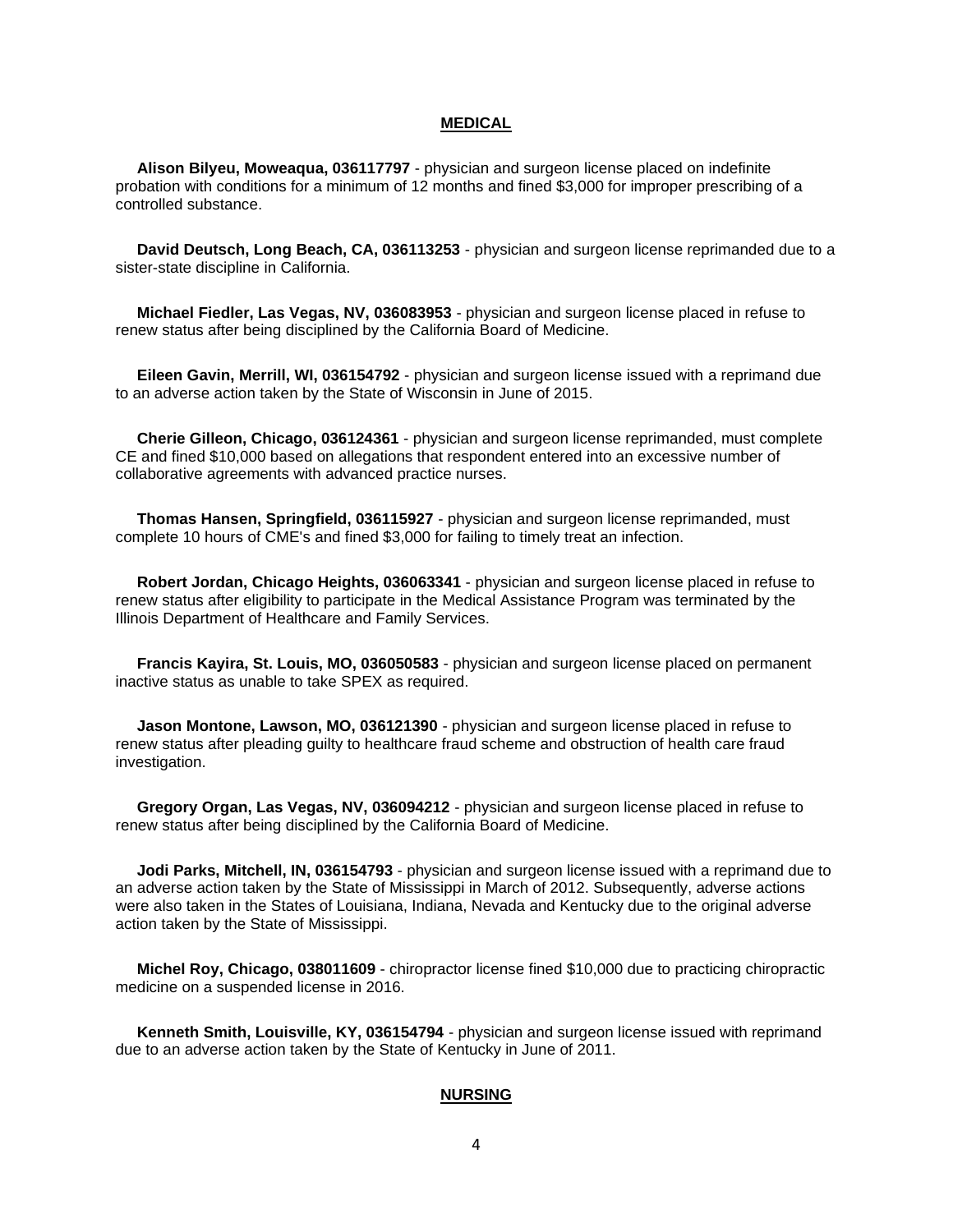**Carmen Adekola, South Holland, 041202165** - registered professional nurse license reprimanded and ordered to complete 10 hours of CE due to allegations that multiple boxes of medical records had been found unsecured outside of where respondent ran a home health agency.

 **Lisa Anderson, Brodhead, WI, 041315553** - registered professional nurse license placed on indefinite probation due to respondent's sister-state discipline.

 **David Blue, Marion, 041327606** - registered professional nurse license and **209.008023**, advanced practice nurse license temporarily suspended pending completion of criminal proceedings for failure to comply with the terms of an Order Requiring Presence of Chaperone During Patient Encounters.

 **Morgan Bradford, Shorewood, 041473998** - registered professional nurse license and **043125418**, practical nurse license placed under a Chaperone Order as a result of being charged with a felony that will result in required registration as a sex offender if convicted.

 **Jody Clark, Brighton, 041345038** - registered professional nurse license restored to probation for two years.

 **Karrie Fink, Glen Carbon, 041322075** - registered professional nurse license automatically, indefinitely suspended for a minimum of 12 months due to respondent's violation of a Care, Counseling and Treatment Agreement.

 **Ashley Fitzpatrick, Chesterton, IN, 041047059** - registered professional nurse license and **209018535**, advanced practice nurse license reprimanded due to discipline by another U.S. jurisdiction for a HIPAA violation.

 **Michaelena Hunsaker, Quincy, 041426516** - registered professional nurse license voluntarily and permanently surrendered due to unprofessional conduct.

 **Heather Lee, Bethalto, 041429646** - registered professional nurse license restored to indefinite probation with work restrictions for a minimum of one year.

 **William Morris, Cottage Hills, 043128195** - licensed practical nurse license temporarily suspended, pending the completion of the original proceedings, due to failure to comply with the terms of an Order Requiring Presence of Chaperone During Patient Encounters.

 **Katherine Schmidt, Elgin, 041438982** - registered professional nurse license placed in refuse to renew status due to respondent's sister-state discipline and failure to report said discipline to the Department.

 **Phyllis Scott, Tonica, 043045377** - practical nurse license placed on probation for two years for violation of the Act for engaging in a dishonorable, unethical and unprofessional conduct of accessing a patient's confidential information and using it to set up a utility account in her home in the patient's name.

 **Michelle Shaver, Mendota, 041303761** - registered professional nurse license restored to indefinite probation for a minimum of 36 months following undergoing a substance abuse evaluation that found that Petitioner's ability to practice is not impaired if she abides by her treatment plan.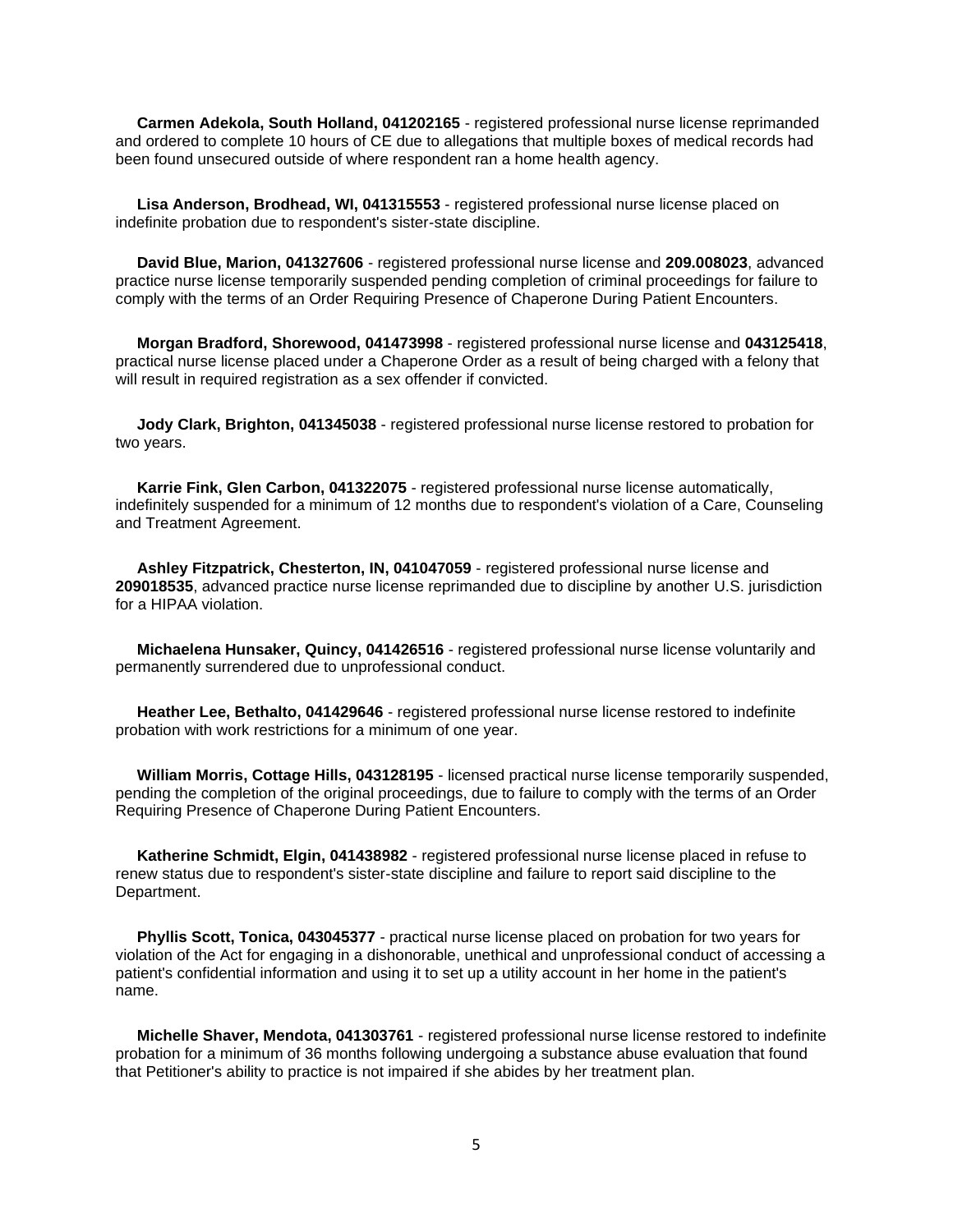#### **PROFESSIONAL COUNSELOR**

 **Dawn Wolfe, Kankakee, 178014045** - professional counselor license placed on non-reporting probation for three years with CE due to engaging in an inappropriate relationship with and sending inappropriate communications to a former patient.

#### **PUBLIC ACCOUNTANT**

 **Fisher Weis LLC, Schaumburg, 066004968** - registered public accountant firm license was publicly reprimanded and fined \$1,500 as a result of operating as a RPAF by issuing two independent audit reports in its name prior to being licensed as a RPAF.

 **Jon Miki, West Chicago, 065026245** - certified public accountant license indefinitely suspended for a minimum period of three years due to a felony conviction in DuPage County, Illinois, case number 2018CF002840.

### **DIVISION OF REAL ESTATE**

#### **UNLICENSED**

 **Terri Moffat, Roselle, unlicensed** - \$1,200 civil penalty and ordered to cease and desist, for providing community association manager services without being licensed to do so.

#### **APPRAISAL**

 **Ian Peckler, Lake Bluff, 557006304** - associate real estate trainee appraiser license surrendered for failure to complete continuing education prior to renewing the license and for stating on the renewal application that the continuing education had been completed.

 **Joseph Shetina, Joliet, 553000547** - certified general real estate appraiser license revoked for violation of the terms of a consent order.

#### **AUCTIONEER**

 **Bill Cockrum, St Louis, MO, 441000836** - auctioneer license suspended for a minimum period of 6 months and fined \$20,000 for engaging in the practice of auctioneering, conducting an auction, or providing an auction service after his license was expired. Respondent is also jointly and severally liable for the \$20,000 fine of Bill Cockrum Liquidations, LLC.

**Bill Cockrum Liquidations, LLC 444.000240 Wentzville MO** – auctioneer firm license suspended for a minimum period of 6 months and fined \$20,000 for engaging in the practice of auctioneering, conducting an auction, or providing an auction service after its license was expired. Respondent is also jointly and severally liable for the \$20,000 fine of Bill J. Cockrum.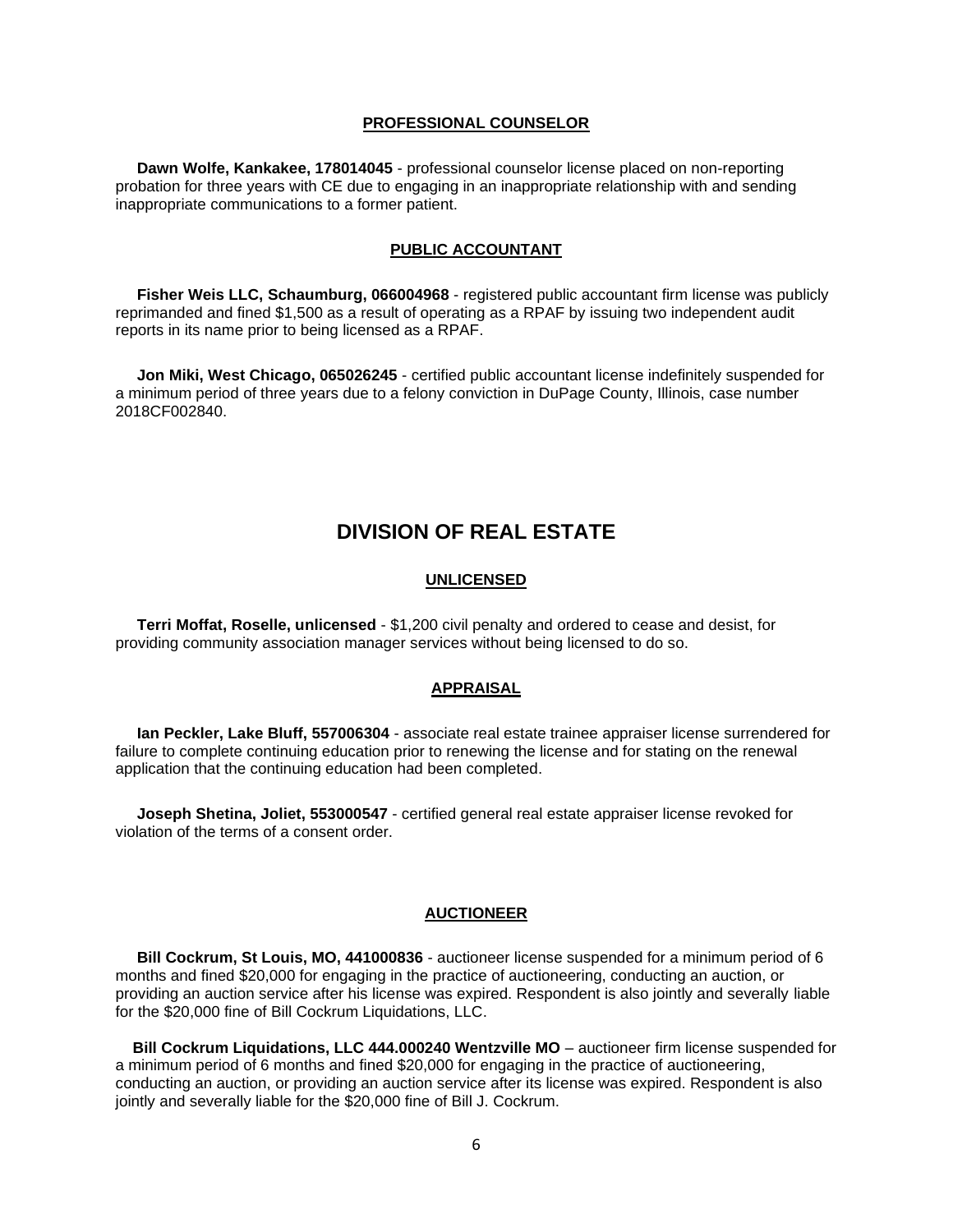#### **COMMUNITY ASSOCIATION MANAGER**

 **Lucretia Maria Crestescu, Chicago, 261002705** - community association manger license fined \$500 for practicing community association manager prior to being licensed.

#### **HOME INSPECTOR**

 **John Sulek, Homewood, 450000599** - home inspection license fined \$1,000 for operating Maple Street Home Inspections without a license, for failing to have his clients in a home inspection sign a preinspection agreement, and for referring to an inspection report as a "DEMO", which contained no indication who had performed the inspection, who had prepared the report and what, if any, license applied.

#### **REAL ESTATE**

 **Thomas Allabaugh, Winnebago, 475171106** - real estate broker license revoked and fined \$5,000 for using a lockbox to gain entry into a property without authority.

 **Rina Anaya, Lockport, 475167236** - real estate broker license fined \$1,000 and ordered to cease and desist accepting compensation for licensed activities from one other than her sponsoring broker for receiving compensation from someone other than her sponsoring broker, for engaging in unprofessional conduct, and for failing to promote her client's best interest.

 **Jonathan Anderson, Schaumburg, 471019083** - **Anderson Properties Inc, Schaumburg, 478026927** - real estate managing broker license and real estate broker corporation license are fined \$1,000 jointly and severally for failing to provide information to the Department upon request.

 **William Cannon, Hanover Park, 475141880** - real estate broker license suspended for violation of the terms of a consent order.

 **Jason Dalka, Chicago, 471015161** - **Spaces Real Estate, Chicago, 481011654** - real estate managing broker and real estate limited liability company are fined \$1,500 jointly and severally for causing leasing agent applications to be submitted late or sometimes not at all resulting in the unlicensed practice of some leasing agents before their licenses were granted.

 **Rand Diamond, Glencoe, 471014763** - real estate managing broker license suspended for violation of the terms of an agreed order.

 **Charles Evans, Libertyville, 471018827** - real estate managing broker license suspended for violation of the terms of a consent order.

 **Roger H Evans Realtor Inc, Libertyville, 478002319** - real estate broker corporation license suspended for violation of the terms of a consent order.

 **Eiran Feldman, Deerfield, 471017837** - real estate managing broker license fined \$2,500 and complete coursework for engaging in dual agency without the informed written consent of all parties and while prohibited, failing to disclose his license status in writing to all parties in a transaction, and receiving compensation from one other than his sponsoring broker.